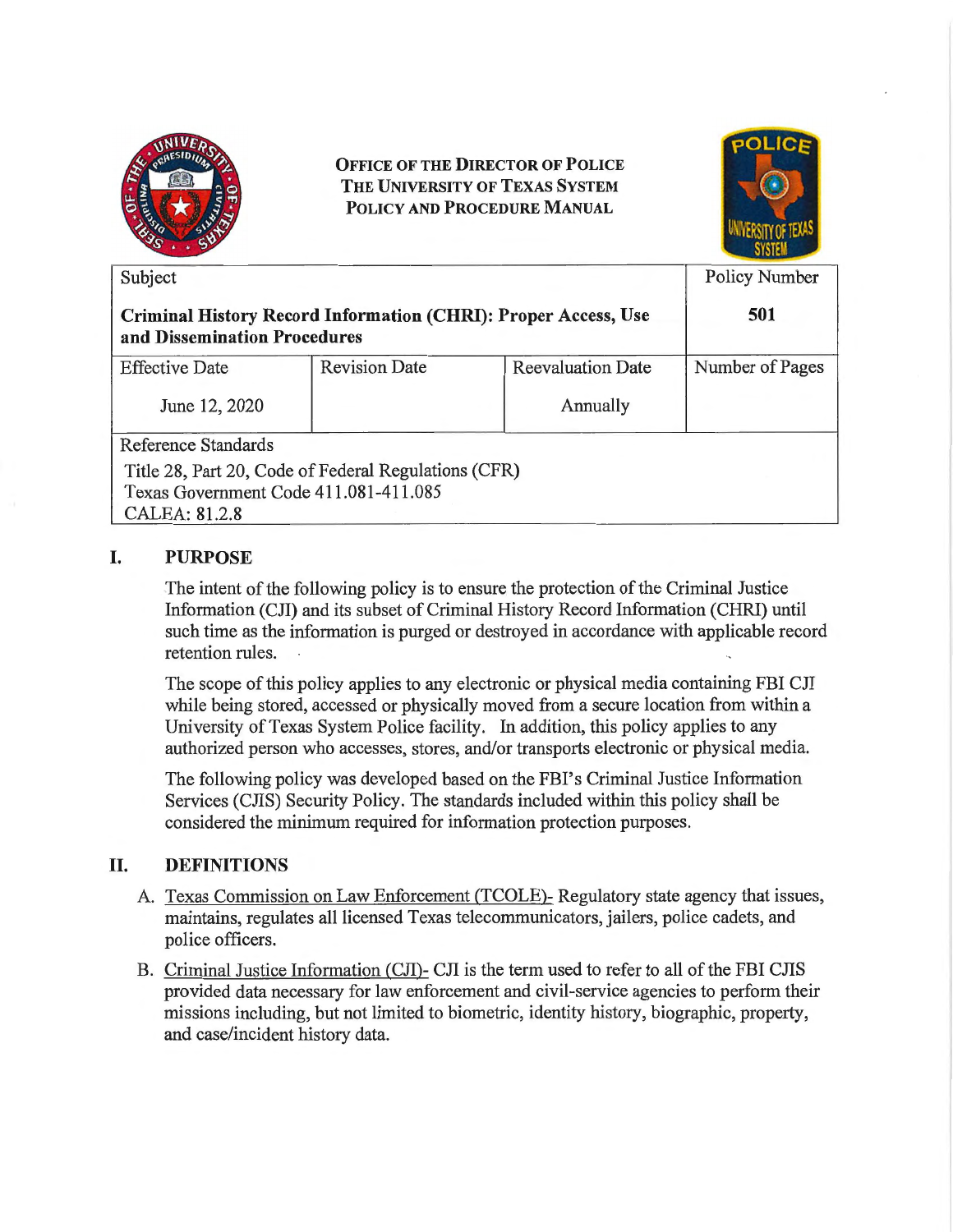- C. Criminal History Record Information (CHRI)- CHRI, is a subset of CJI and for the purposes of this document is considered interchangeable/synonymous. Due to its comparatively sensitive nature, additional controls are required for the access, use and dissemination of CHRI. In addition to the dissemination restrictions outlined below, Title 28, Part 20, Code of Federal Regulations (CFR), defines CHRI and provides the regulatory guidance for dissemination of CHRI.
- D. Texas DPS Secure Site FACT Clearinghouse- A secure site maintained by the Texas Department of Public Safety that requires secure log-in to access a database of secure fingerprint based criminal history records.

## **III. POLICY**

A. Proper Access, Use, and Dissemination of CHRI

Information obtained from the Interstate Identification Index (III) is considered CHRI. Rules governing the access, use, and dissemination of CHRI are found in Title 28, Part 20, CFR. The III shall be accessed only for criminal justice authorized purposes only. An authorized purpose includes but is not limited to the following: driver's license returns, criminal history returns, and equivalent inquiries. Further, CHRI shall only be used for an authorized purpose consistent with the purpose for which III was accessed. Dissemination to another agency is authorized if (a) the other agency is an Authorized Recipient of such information and is being serviced by the accessing agency, or (b) the other agency is performing noncriminal justice administrative functions on behalf of the authorized recipient and the outsourcing of said functions has been approved by appropriate CJIS Systems Agency (CSA) or State Identification Bureau (SIB) officials with applicable agreements in place.

B. Personnel Security Screening and Account Management

Access to CJI and/or CHRI is restricted to authorized personnel. Authorized personnel are defined as an individual, or group of individuals, who have been appropriately vetted through a national fingerprint-based record check and have been granted access to CJI data. The State of Texas and TCOLE require fingerprint-based background checks be completed for all personnel with access to CHRI. This includes personnel who will have direct access to CJI, those who have direct responsibility to configure and maintain computer systems and networks with direct access to CJI, and any persons with access to physically secure locations or controlled areas containing CJI.

The agency shall manage information system accounts, including establishing, activating, modifying, reviewing, disabling, and removing accounts. The agency shall validate information system accounts at least annually. The Office of Director of Police (ODOP) will require that each institution police department review active subscriptions each year in December. This will be a compliance check item for the biennial inspection of institution police departments conducted by ODOP.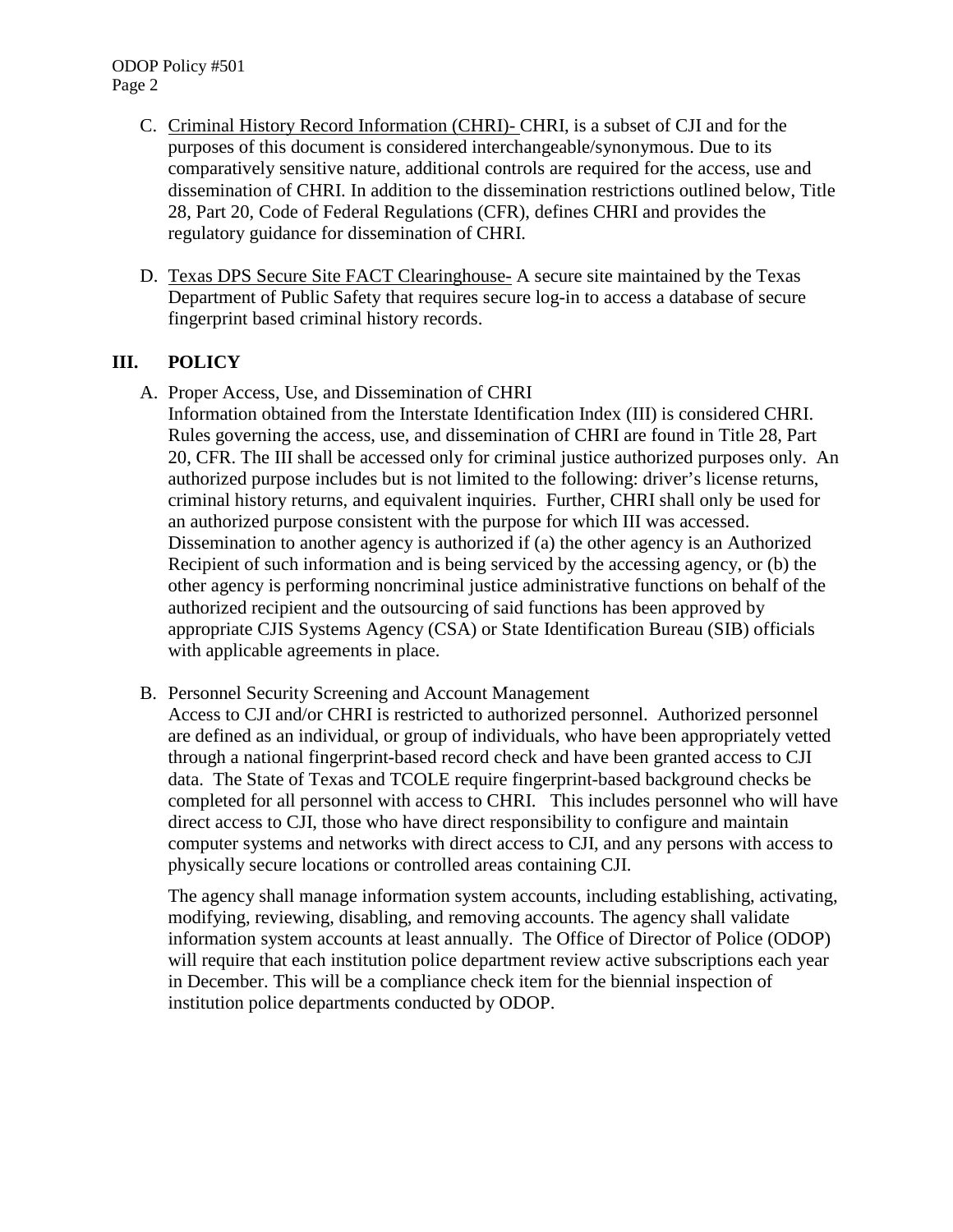All accounts shall be reviewed at least annually by the designated CJIS point of contact (POC) or his/her designee to ensure that access and account privileges commensurate with job functions, need-to-know, and employment status on systems that contain Criminal Justice Information. The POC may also conduct periodic reviews.

- C. Hiring licensed TCOLE Positions
	- I. A fingerprint-based background check will be conducted on all applicants who receive a conditional offer of employment using the Texas DPS Secure Site FACT Clearinghouse.
	- 2. It shall be the policy of The University of Texas System Police to protect the integrity of the CHRI database and all data and information obtained through use of department computers by strictly following the procedures outlined in this order. Failure to comply with this policy can result in disciplinary action or termination.
	- 3. Upon resignation or termination applicant names should be removed from the system within 72 hours.
	- 4. The system should be validated annually for accuracy.
- D. DPS Secure Site
	- I. Access to the Texas DPS Secure Site is limited to sworn peace officers who are assigned to the recruiting unit at each Institution. Users who are no longer part of the recruiting unit will have their access removed immediately. Authorized users are validated on an annual basis to ensure accuracy.
	- 2. Authorized users of the Texas DPS Secure Site must complete the appropriate DPS training.
	- 3. All employees with access to Criminal Justice Information must be fingerprinted and pass a fingerprint-based background check.
	- 4. All employees with access are also required to complete Security Awareness Training within 6 months of being hired, and every 2 years thereafter.
	- 5. No personal hardware (PC, laptop, etc) should be used for accessing the Texas DPS Secure Site.
	- 6. A personally owned information system shall not be authorized to access, process, store or transmit CJI unless the agency has established and documented the specific terms and conditions for personally owned information system usage. A personal device includes any portable technology including but not limited to camera, USB flash drives, USB thumb drives, DVDs, CDs, air cards and mobile wireless devices such as Androids, Blackbeny OS, Apple iOS, Windows Mobile, Symbian, tablets, laptops or any personal desktop computer. When bring your own devices (BYOD) are authorized, the devices shall be controlled in accordance with the requirements in Section 5.13 of the CJIS Security Policy.
	- 7. The University of Texas System Police shall authorize, monitor, and control all methods of remote access to the information systems that can access, process, transmit, and/or store FBI CJI. Remote access is any temporary access to an agency's information system by a user (or an information system) communicating temporarily through an external, non-agency controlled network (e.g., the Internet).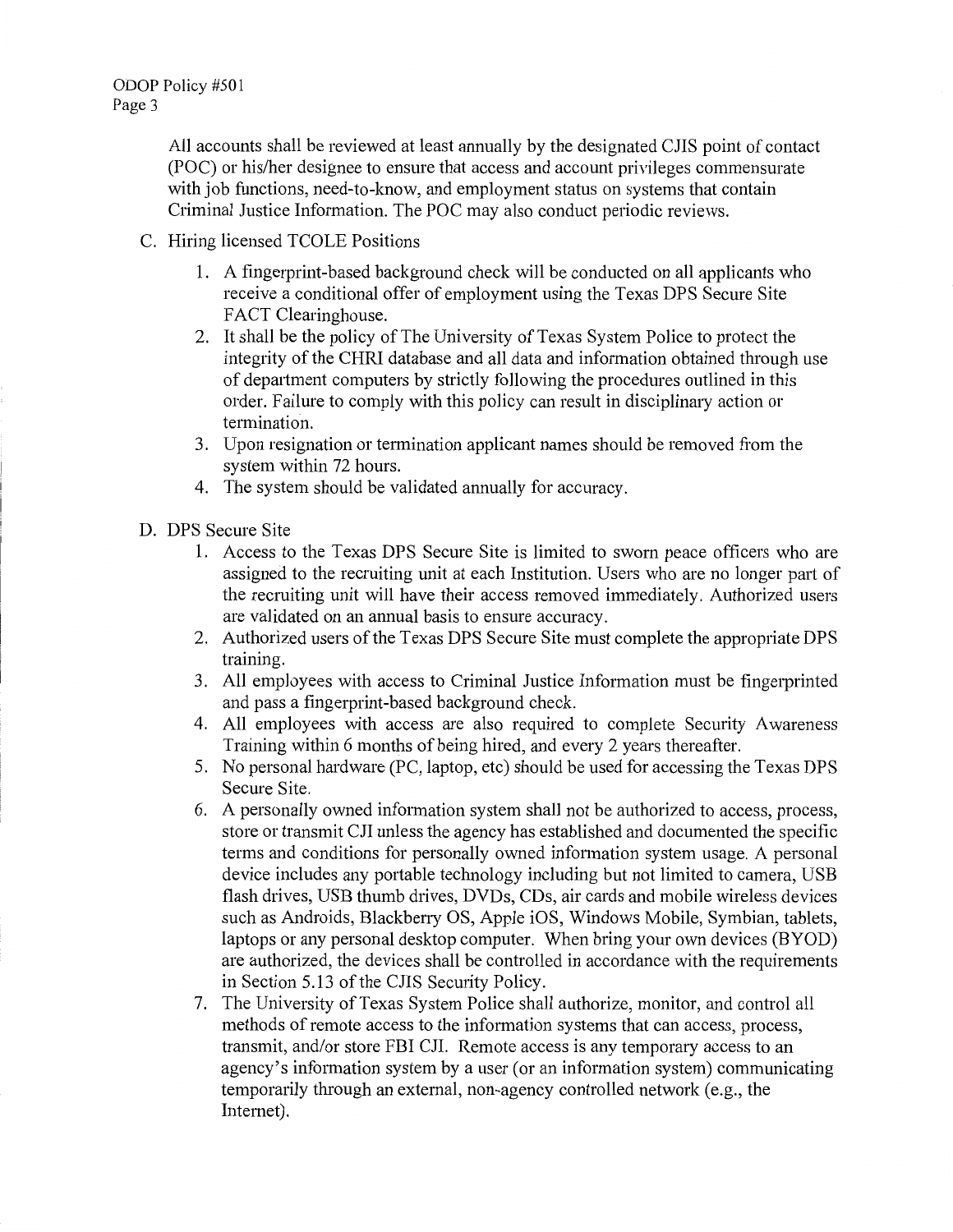- 8. The University of Texas System Police shall employ automated mechanisms to facilitate the monitoring and control of remote access methods. The University of Texas System Police shall control all remote accesses through managed access control points. The University of Texas System Police may permit remote access for privileged functions only for compelling operational needs but shall document the rationale for such access in the security plan for the information system.
- 9. Utilizing publicly accessible computers to access, process, store or transmit CJI is prohibited. Publicly accessible computers include but are not limited to: hotel business center computers, convention center computers, public library computers, public kiosk computers, etc.
- E. Physical Building, Computer Access, Servers, and Equipment

A physically secure location is a facility or an area, a room, or a group of rooms within a facility with both the physical and personnel security controls sufficient to protect the FBI CJI and associated information systems. The perimeter of the physically secure location shall be prominently posted and separated from non-secure locations by physical controls.

- 1. Only authorized personnel will have access to physically secure non-public locations. The University of Texas System Police (Office of Director of Police) and each institution police department will maintain and keep current a list of authorized personnel, respectively.
- 2. All physical access points into the agency's secure areas will be authorized before granting access. The agency will implement access controls and monitoring of physically secure areas for protecting all transmission and display mediums of CJI. Authorized personnel will take necessary steps to prevent and protect the agency from physical, logical and electronic breaches.
- 3. Individual computers must have a "time-out" where the computer locks independently within 30 minutes of inactivity.
- 4. Individual offices are locked when not in use.
- 5. The local network equipment shall be in a physically secure location.
- 6. All computers used for processing CHRJ data shall have anti-virus software installed in addition to having the most recent updates for the operating system and a firewall enabled.
- 7. All storage media containing or used for CHRI data that is no longer used shall be secure-formatted using methodology that over-writes all data in three iterations or degaussed prior to disposal or release for reuse by unauthorized personnel; if no longer needed media will be destroyed. Inoperable electronic media shall be physically destroyed. Sanitation or destruction will be carried out by authorized personnel only.

## F. CHRI Data

1. CHRJ data shall be accessed ONLY from secure locations. A secure location is defined as the areas of The University of Texas System Police that are not open to the public and are accessible only by authorized personnel.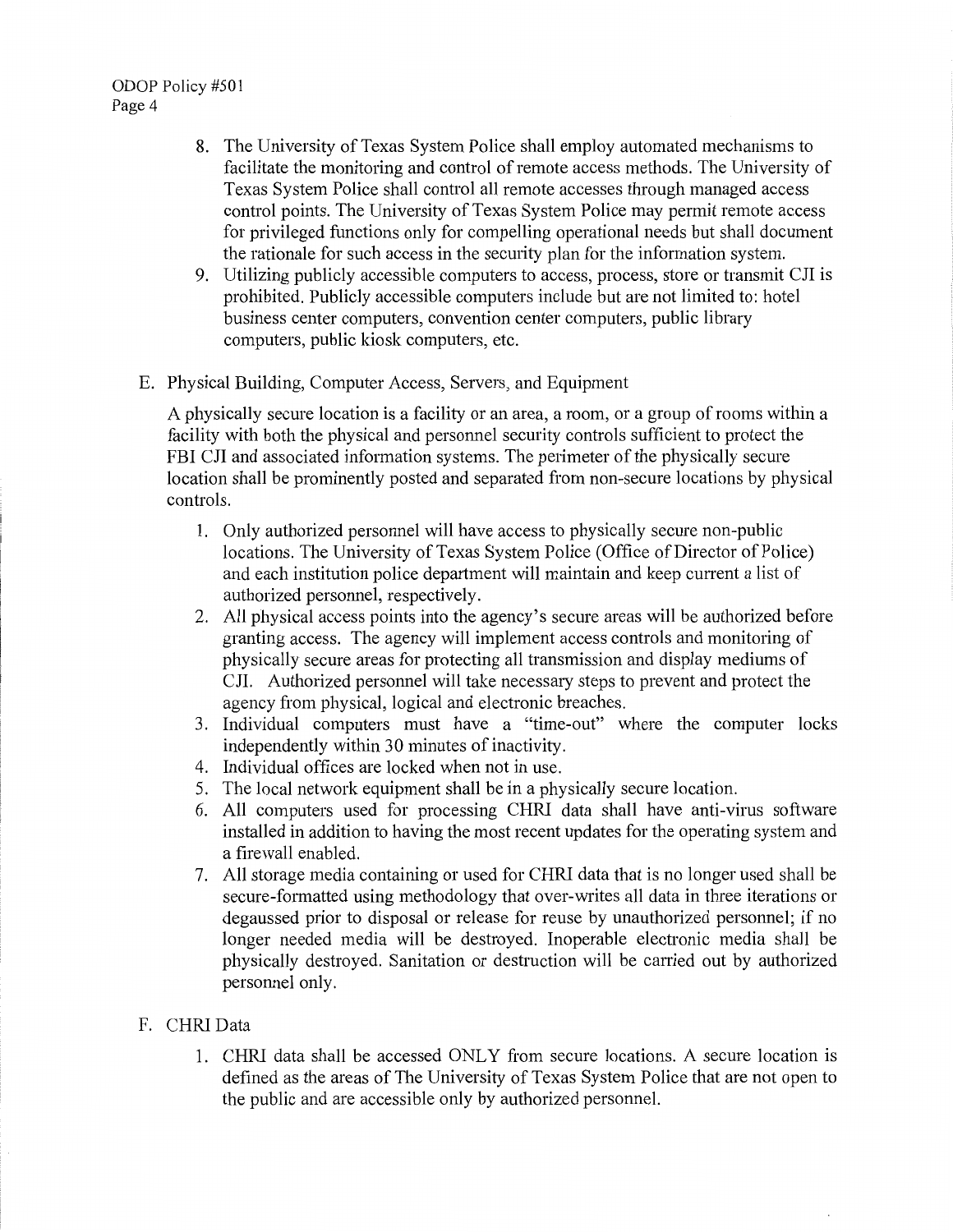- 2. All CHRI printouts shall be promptly filed with the corresponding application packet. Packets should be kept in a secure file drawer when not in use. CHRI printouts that are no longer needed should be immediately shredded or incinerated. Disposal or destruction will be carried out by authorized personnel only.
- G. Media Protection
	- 1. Controls shall be in place to protect electronic and physical media containing CJI while at rest, stored, or actively being accessed. "Electronic media" includes memory devices in laptops and computers (hard drives) and any removable, transportable digital memory media, such as magnetic tape or disk, backup medium, optical disk, flash drives, external hard drives, or digital memory card. "Physical media" includes printed documents and imagery that contain CJI.
	- 2. The agency shall securely store electronic and physical media within physically secure locations or controlled areas. The agency shall restrict access to electronic and physical media to authorized individuals. If physical and personnel restrictions are not feasible then the data shall be encrypted per Section 5.10.1.2.
- H. Media Transport
	- 1. Controls shall be in place to protect electronic and physical media containing CJI while in transport (physically moved from one location to another) to prevent inadvertent or inappropriate disclosure and use. The agency shall protect and control electronic and physical media during transport outside of controlled areas and restrict the activities associated with transport of such media to authorized personnel.
- I. Media Sanitization and Disposal
	- 1. When no longer usable, hard drives, diskettes, tape cmiridges, CDs, ribbons, hard copies, print-outs, and other similar items used to process, store and/or transmit FBI CJI shall be properly disposed of in accordance with measures established by the University of Texas System Police.
	- 2. Physical media (print-outs and other physical media) shall be disposed of by authorized personnel by shredding using University of Texas System Police issued shredders.
	- 3. Electronic media (hard-drives, tape cartridge, CDs, printer ribbons, flash drives, printer and copier, etc.) shall be disposed of by one of the University of Texas System Police methods:
		- a) Overwriting (at least 3 times)- an effective method of clearing data from magnetic media. As the name implies, overwriting uses a program to write (1 s, Os, or a combination of both) onto the location of the media where the file to be sanitized is located.
		- b) Degaussing- a method to magnetically erase data from magnetic media. Two types of degaussing exist: strong magnets and electric degausses. Note that common magnets (e.g., those used to hang a picture on a wall) are fairly weak and cannot effectively degauss magnetic media.